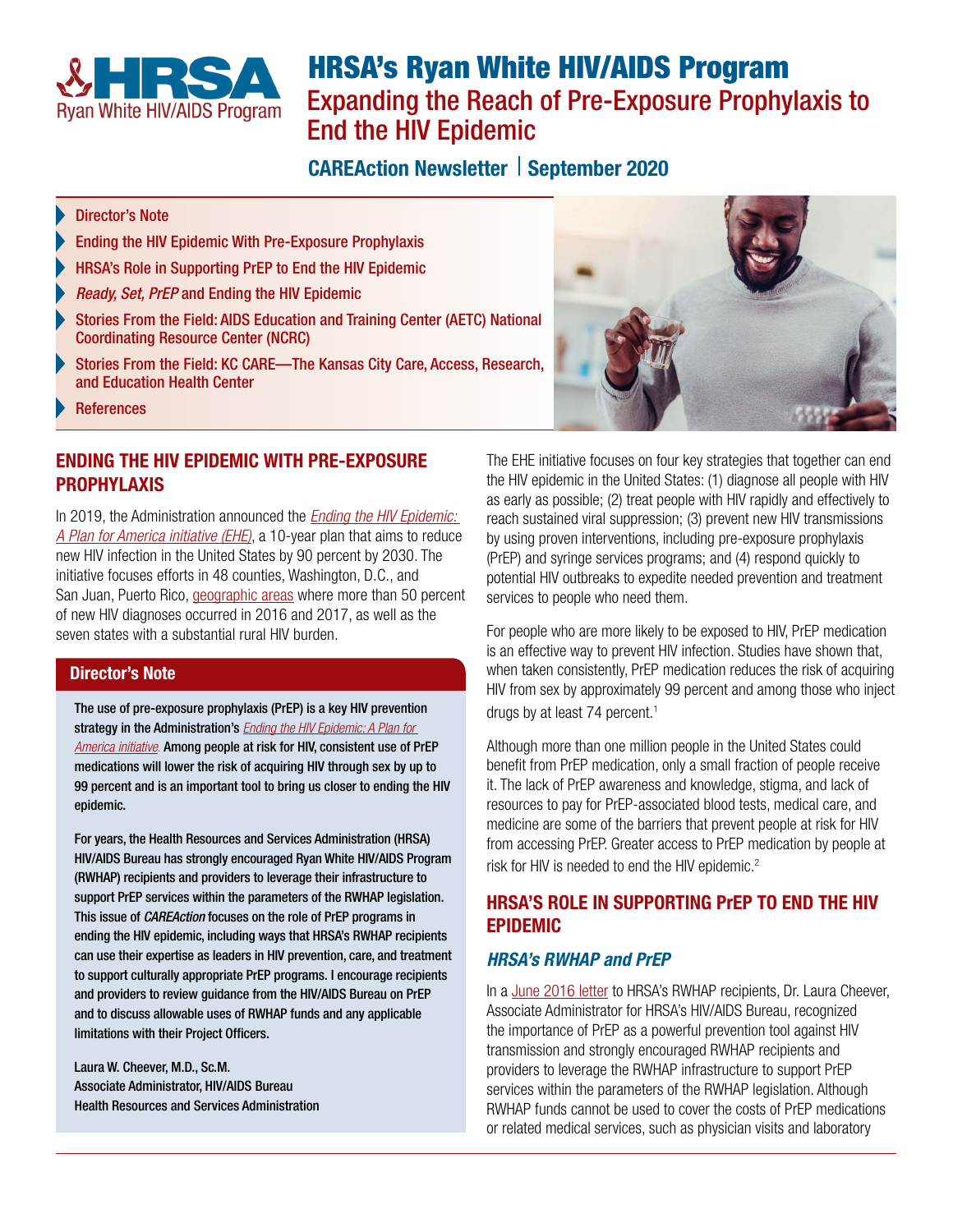<span id="page-1-3"></span>work for clients who are HIV-negative, the legislation does allow funding services such as risk reduction education for partners of people with HIV and targeted HIV testing, which should be part of a comprehensive PrEP program.

Examples of a such activities include—

- States building a PrEP medication access program using non-RWHAP funds within the RWHAP Part B AIDS Drug Assistance Program infrastructure
- Clinics developing comprehensive PrEP services using HIV clinical and program staff not funded by RWHAP to provide PrEP services
- Clinicians and staff accessing the RWHAP Part F AIDS Education and Training Center (AETC) program for training on PrEP

## *HRSA's Health Centers and PrEP*

As part of the EHE initiative, the HRSA-funded Health Center Program is focusing on key geographic areas and expanding HIV prevention interventions, including education, access to PrEP services, and care coordination for individuals with substantial risk of acquiring HIV infection.[3](#page-2-0)

The Health Center Program is incorporating promising practices to prevent HIV transmission, such as using standard order sets for PrEP medications and laboratory testing, starting PrEP the same day as the initial appointment, using PrEP navigators, and ensuring easy follow-up access. The Health Center Program also is utilizing innovative practices for the diagnosis of HIV, including mobile vans for HIV testing among hard-to-reach populations, routine opt-out HIV testing, and youth peer educators.

## <span id="page-1-0"></span>*READY, SET, PrEP* AND ENDING THE HIV EPIDEMIC

*[Ready, Set, PrEP](https://www.hiv.gov/federal-response/ending-the-hiv-epidemic/prep-program)* is a new nationwide program led by the U.S. Department of Health and Human Services (HHS) to support the EHE initiative and to expand PrEP access to those individuals who could benefit from taking the medication. Launched in December 2019, the *Ready, Set, PrEP* program provides PrEP medications at no cost to thousands of individuals who—

- Test negative for HIV
- Have a valid prescription from their health care provider
- Do not have health insurance coverage for outpatient prescription drugs 2

These and other efforts led by HHS, including HRSA, to expand the reach of PrEP medication to people at risk for HIV will bring us a step closer to ending the HIV epidemic.

## <span id="page-1-1"></span>Stories From the Field: AIDS Education and Training Center (AETC) National Coordinating Resource Center (NCRC)

The AETC NCRC—a RWHAP Part F recipient located at Rutgers School of Nursing, François-Xavier Bagnoud Center, in Newark, New Jerseyoffers national education, technical assistance, and capacity building for health care professionals who provide care to people with HIV and those at risk for HIV. According to Dr. Andrea Norberg, Principal Investigator of the AETC NCRC, "Since we are an NCRC, we work with AETC programs located in eight universities across the United States. We develop tools, resources, and curricula to address and promote activities along the HIV care continuum."

Dr. John Nelson, AETC NCRC Program Director, explained, "We focus on HIV prevention and harm reduction through syringe-access programs, condom and dental dam use, daily PrEP, post-exposure prophylaxis (PEP), and HIV testing, as well as HIV diagnosis and initiation of antiretroviral therapy (ART). We provide resources to health care providers to deal with those issues, mental health and substance use disorders, housing issues, and other things that affect the health outcomes of people with or at risk for HIV."

For example, the AETC NCRC training on PrEP normalizes the practice of discussing, using, and tracking PrEP within current health care practices. "There is a stigma related to PrEP in some communities," says Dr. Nelson, but PrEP "needs to become part of routine primary health care." Moreover, some health care providers are misinformed about PrEP, believing "that giving PrEP … is encouraging people to engage in risky behaviors, which has not been found to be true." Breaking down the stigma related to PrEP requires extensive training and education using a whole-team approach. Dr. Nelson explained why this is important with an example: "Let's say the nurse practitioner is very friendly and helpful, but the front-desk clinic person gives a dirty look when [a patient] says, 'I'm here to start PrEP.' This kind of negative interaction is enough to scare off a potential PrEP patient who would have benefited from being seen."

The AETC NCRC also facilitates clinical practice transformation by working with regional AETCs who have engaged coaches to help clinics transform an aspect of clinical practice, such as starting HIV testing or a PrEP program. Dr. Norberg states, "Practice transformation is seen as an important part of ending the HIV epidemic because we are really trying to work with clinics that have not provided HIVspecific care to people with HIV or those at risk for HIV before. And some of these clinics really need to be educated around HIV care and treatment."

Whether it is developing or disseminating such resources as a pocket guide on PEP and PrEP or initiating ART at the time of HIV diagnosis, "the ultimate goal [of the AETC NCRC] is to improve the health outcomes of people at risk of and living with HIV and help end the HIV epidemic."

## <span id="page-1-2"></span>Stories From the Field: KC CARE—The Kansas City Care, Access, Research, and Education Health Center

The KC CARE Health Center is a dually funded HRSA RWHAP recipient and community-based health center with four locations in the Kansas City, Missouri, metropolitan region. KC CARE's HIV services focus on providing education, preventing HIV transmission, linking newly diagnosed people with HIV to care, and supporting people with HIV